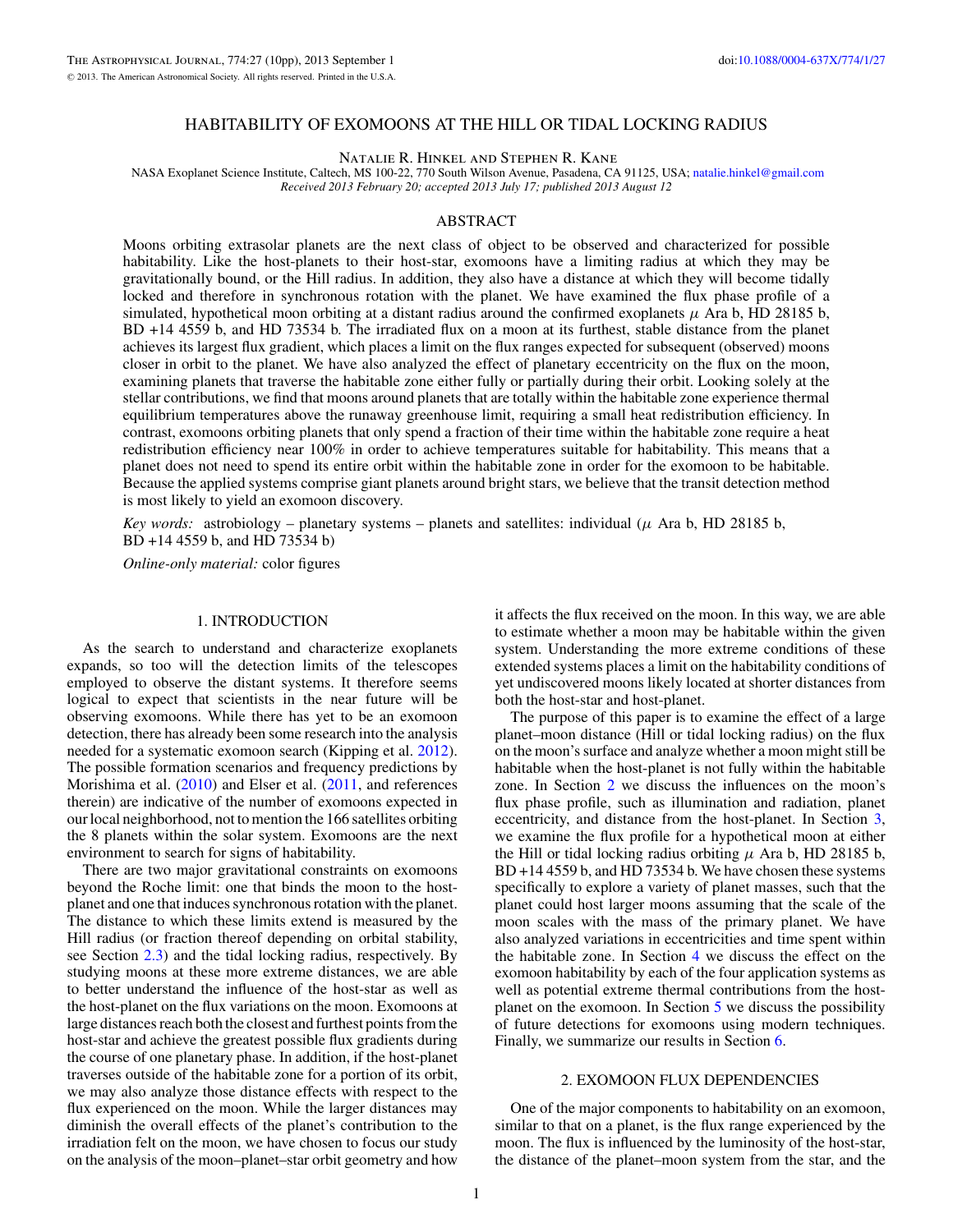0*.*1  $\check{\mathbb{E}}_{0.2}$ 0*.*3  $0.$ 0*.*5 0*.*6

Flux  $(W/m^2)$ 

 $(W/m<sup>2</sup>)$ 

Flux  $(W/m^2)$ 

Flux (W/m<sup>2</sup>)

<span id="page-1-0"></span>

0*.*0 0*.*2 0*.*4 0*.*6 0*.*8 1*.*0 Planetary Phase 0*.*0 **Figure 1.** Flux phase profile of an example Earth-sized moon orbiting a Jupitersized planet, at 1 AU from the Sun, for one year. Because of the large range covered by the thermal, reflective, and stellar fluxes, we have broken the plot into two range regimes, to emphasize the contribution of all parts to the total flux. The planet's orbit has an eccentricity of 0.0. The inclination of the moon to the planet is  $i = 0^\circ$  and the planet–moon semi-major axis is 0.01 AU. The average total flux variation on the moon is given in the top left corner. (A color version of this figure is available in the online journal.)

distance of the moon from the planet. We discuss how these major contributors affect the moon flux below.

#### *2.1. Illumination and Radiation*

In order to take into account multiple sources of radiation, Heller  $\&$  Barnes [\(2013\)](#page-9-0) developed a model that determines the effect of stellar illumination, light from the star reflected off the planet, the planet's thermal radiation, and tidal heating on the surface of an exomoon. Their code allowed for the specification of a variety of system parameters, such as stellar host-mass  $(M_s)$ , planet mass  $(M_p)$ , moon mass  $(M_m)$ , star radius  $(R_s)$ , planet radius  $(R_p)$ , stellar effective temperature  $(T_{\text{eff}})$ , Bond albedo of the planet  $(\alpha_p)$ , rock-to-mass fraction of the moon (rmf), semi-major axis of the planet to the star  $(a_{sp})$ , eccentricity of the planet (*esp*), semi-major axis of the moon about the planet (*apm*), eccentricity of the moon's orbit (*epm*), inclination of the moon with respect to the planet (*i*), and orientation of the inclined orbit with respect to the periastron  $(\omega)$ . With these prescriptions, they were able to calculate the total flux received on the moon during one moon orbital phase (or "phase curves"), the average flux with respect to the moon's latitude and longitude after one complete planet revolution (or "flux map"), as well as the physical orbit of the planet and moon as they orbit the hoststar (or "orbital path").

While the Heller  $\&$  Barnes [\(2013\)](#page-9-0) code was very extensive and thorough, there are some limitations to the possible applications. For example, the authors assumed that the heat from gravitationally induced shrinking of the gaseous planet was negligible compared to the stellar luminosity. In a similar vein, the ratio of the period of the moon about the planet  $(P_{pm})$  to the period of the planet about the star  $(P_{sp})$  follows  $P_{pm}/P_{sp} \lesssim 1/9$ , as per Kipping [\(2009\)](#page-9-0)—see Section [2.3](#page-2-0) for more discussion. Also, the moon is assumed to be in a relatively circular orbit due to the effects of tidal heating dampening the orbital eccentricities, unless the moon is perturbed by interactions with other bodies. In their paper, Heller & Barnes [\(2013\)](#page-9-0) explored  $e_{nm} \leq 0.05$ . Finally, all moons are assumed to be

tidally locked, the moon never experiences a penumbra from the planet,  $M_p \gg M_m$ , and both atmospheric and geologic contributions are ignored. We suggest the reader consults the original paper for a more thorough description of the techniques and simplifications employed by Heller & Barnes [\(2013\)](#page-9-0).

Using their publicly available code (see their Appendix C), we were able to adjust their methodology to calculate the average flux experienced on the moon's surface (across all latitudes and longitudes) over the course of one planet revolution. The flux experienced on the moon was calculated assuming blackbody radiation emitted by the star. In Figure 1 we show a yearaveraged flux profile for an example system featuring an Earthsized moon orbiting a Jupiter-sized planet, at 1 AU from the Sun. The different color lines show heat contributions from the star (orange), planetary reflection (blue), and planetary thermal emission (red) which are summed to the total (purple). We have split the figure into two flux-range regimes in order to better illustrate the contribution from all three sources, while noting that all three components (stellar, reflective, and thermal) lead to the total. The average total flux oscillation experienced on the moon as a result of its orbit around the planet is given in the top left corner of the plot. Details of this example system are found in Table [1,](#page-3-0) such that the eccentricity of the planet  $e_{sp} = 0.0$ . The inclination of the moon is  $i = 0^\circ$  and the planet–moon semimajor axis is 0.01 AU. The moon's orbit has an eccentricity of  $e_{pm} = 0.0$ , meaning that tidal heating has no effect on the flux of the moon. The total flux of the moon in Figure 1 is dominated by the stellar luminosity, with smaller oscillations due to the revolution of the moon about the planet, as can be seen in the light reflected off the planet.

# *2.2. High Eccentricity*

As the number of confirmed exoplanets increases, so does the ability to characterize the systems and determine widespread patterns. The eccentricity of the host-planet has a direct consequence on the flux on the exomoon, since it affects the distance between the host-star and the planet–moon system, as studied by Heller [\(2012\)](#page-9-0). Figure [2](#page-2-0) (left) shows all of the confirmed radial velocity (RV) exoplanets with measurements for both planet mass and eccentricity, totaling 441 planets. Overlaid on the plot are the median (red) and mean (green) masses as determined for 0.1 eccentricity bins. The median within a bin rules out outlier masses and the mean determines the average per bin. Both trends indicate that as eccentricity increases until  $e_{sp} \sim 0.7$ , planet mass increases. For  $e_{sp} > 0.7$ , planet mass tends to decrease. The RV technique is biased toward the lower-eccentricity planets, such that the number of planets decreases with higher eccentricities. In addition, there is also a bias in observing higher mass planets. Despite these idiosyncrasies in the data, we wish to study what is currently considered a "typical" system in the high-eccentricity regime, bearing in mind that this definition may change in the future.

We continue with the example system in Figure [2](#page-2-0) (right), where we have changed the eccentricity,  $e_{sp} = 0.4$ , which is on par for a more massive planet. The high eccentricity dominates the moon's flux phase profile such that it is clear when the planet–moon system is at periastron (planetary phase  $= 0.0$ ) and when it is at apastron (planetary phase  $= 0.5$ ). Due to the close proximity of the planet–moon to the host-star, not only does the moon's flux start +500 W m<sup>-2</sup> higher than at low eccentricity (see Figure 1), but the average total small-scale flux variation is higher by 28.08 W m<sup>-2</sup>. On the other hand, the average flux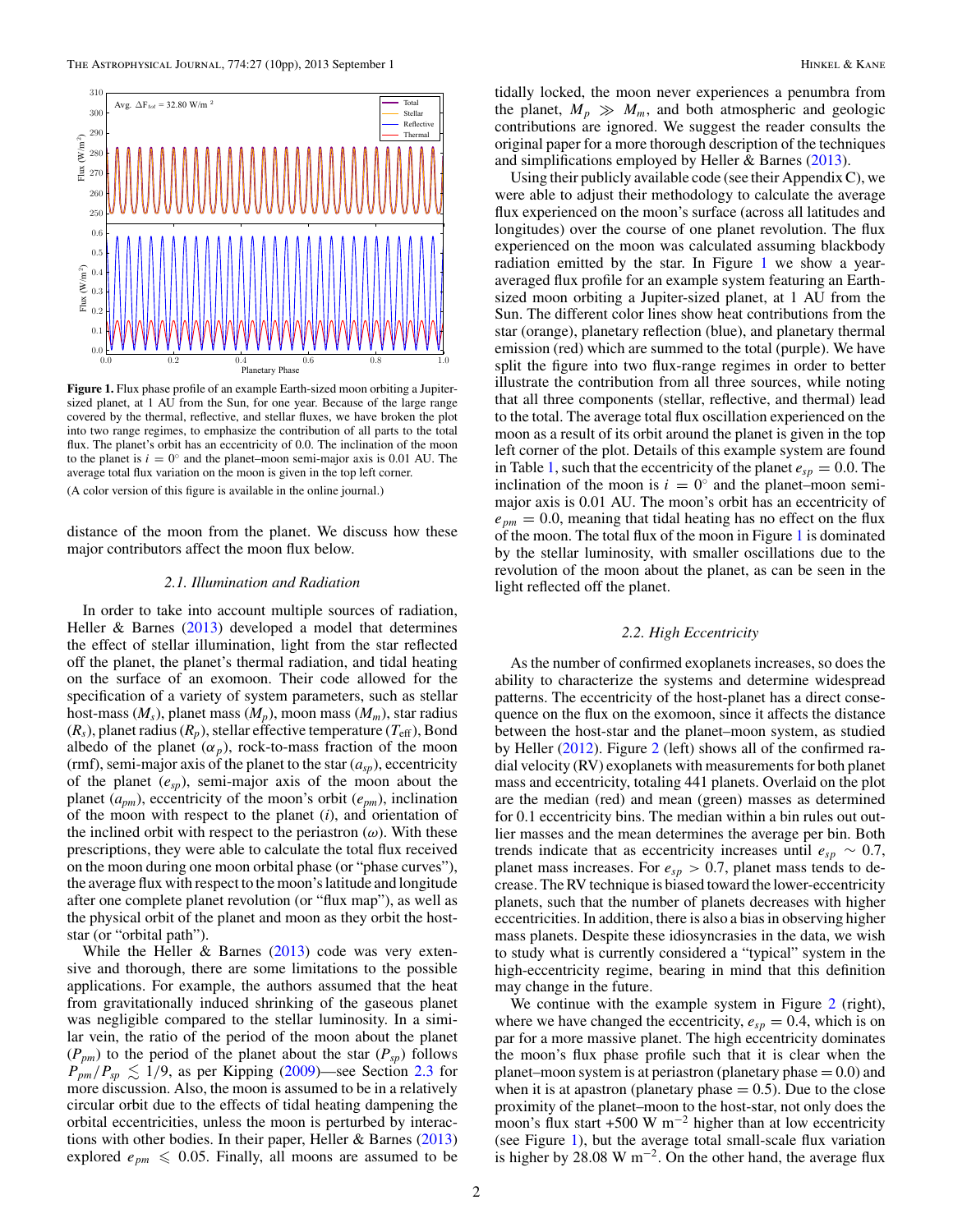<span id="page-2-0"></span>

**Figure 2.** On the left, the mass vs. eccentricity distribution of all confirmed exoplanets. The median (red) and mean (green) of the masses in eccentricity bins of 0.1 are overlaid to show the general increase of mass with eccentricity. The figure on the right is similar to Figure [1,](#page-1-0) where the planet's eccentricity is now  $e = 0.4$ . (A color version of this figure is available in the online journal.)

on the moon at low eccentricity is 262 W m<sup>-2</sup> while at high eccentricity it is 283 W m<sup>-2</sup>, so not significantly different.

# *2.3. Hill Radius versus Tidal Locking Radius*

The final system variable that has a large impact on the flux on the moon's surface is the distance between the planet and the moon, where the semi-major axis is *apm*. As we have seen in the previous two incarnations of our example system, a moon that is relatively close to the planet experiences somewhat small flux fluctuations as a result of its close orbit. Since there have not been any observations of exomoons to-date, we wish to explore the limits of gravitational influence on the moon.

We first consider the radius at which a moon is gravitationally bound to a planet, due to the influence of the nearby host-star, or the Hill radius:

$$
r_H = a_{sp} \chi (1 - e_{sp}) \sqrt[3]{\frac{M_p}{3 M_s}}.
$$
 (1)

Here  $\chi$  is an observational factor implemented to take into account the fact that the Hill radius is just an estimate and that other effects may impact the gravitational stability of the system. Following both Barnes & O'Brien [\(2002\)](#page-9-0) and Kipping [\(2009\)](#page-9-0), a conservative estimate is that  $\chi \lesssim 1/3$ . We choose to use  $\chi \sim 1/3$  such that  $P_{pm}/P_{sp} \lesssim 1/9$  (Domingos et al. [2006;](#page-9-0) Kipping [2009\)](#page-9-0). This means that a moon beyond this cautious radius would be perturbed by tidal interaction with the star and would not be able to maintain a stable orbit around the planet.

Second, we look at the distance at which a planet's tidal influence induces the moon to become locked in a synchronous rotation. The tidal locking radius is defined as:

$$
r_{TL} \approx \left(\frac{3\,GM_p^2\,k_2\,R_m^5\,t_L}{\omega_0\,I\,Q}\right)^{1/6},\tag{2}
$$

where *G* is the gravitational constant,  $k_2 = 0.3$  is the secondorder Love number,  $t_L$  is the timescale for the moon to become locked,  $\omega_0$  is the initial spin rate of the moon in radians per second,  $I \approx 0.4 M_m R_m^2$  is the moon's moment of inertia, and *Q* is the dissipation function of the moon (Peale [1977;](#page-9-0) Gladman et al. [1996\)](#page-9-0). From Kasting et al. [\(1993\)](#page-9-0), we take  $\omega_0 =$  one rotation per 13.5 hr and  $Q = 100$  for a conservative estimate. Based on the present age of the Earth,  $t_L = 4.5$  Gyr.

In Figure [3](#page-3-0) (left) we analyze the Hill and tidal locking radii with respect to planet mass in a log–log plot. The solid lines show the Hill radii for a variety of stellar masses, while the dashed lines give the tidal locking radius when  $t_L = 4.5$  Gyr (black) and 4.5 Myr (red). As planetary mass increases, so does the distance at which gravity keeps the moon both bound and tidally locked. We will be using the typically accepted value  $t_L = 4.5$  Gyr, but find it interesting to consider the range of values produced by altering this variable, especially with respect to the Hill radius, for different stellar masses. For all solar and planet masses at a distance of 1 AU, particularly the  $1.0 M_{\odot}$  star and  $1.0 M_{\text{Jup}}$ planet in our example system, the Hill radius is smaller than the tidal locking radius when  $t_L = 4.5$  Gyr.

Revisiting our example system, we have plotted the flux profile with respect to planetary phase in Figure [3](#page-3-0) (right). However, in this instance we have placed the planet near the Hill radius,  $r_H = 0.022$  AU, where  $a_{pm} = 0.02$  AU. For this system, the orbit of the moon dominates the flux profile such that  $P_{pm}/P_{sp} = 1/10$ , which is within the bound determined by Kipping  $(2009)$  and Heller & Barnes  $(2013)$ . The average total flux fluctuation, <sup>∼</sup>43.07 W m−2, is smaller in this example system compared to the same system at various planetary eccentricities, most likely as a result of the larger *apm*. The average total flux is also similar to the previous incarnations of the example system at 262 W  $\mathrm{m}^{-2}$ .

We have analyzed the hypothetical exomoon in three scenarios that only vary slightly from one another. When the eccentricity of the planet–moon system is large, the surface of the exomoon experiences much more extreme flux variations compared to a circular orbit. The average flux of the exomoon at a large eccentricity is also slightly larger at high eccentricity compared to  $e = 0$ . Comparatively, when the exomoon is placed at a distance further from the planet in accordance with the Hill (in this case) or tidal radius, the average flux on the surface is the same as the original scenario. In other words, the thermal and reflected radiation from the planet do not make a significant contribution to the flux range experienced on the moon, while the eccentricity of the planet–moon system results in an extreme range of fluxes and slightly higher average flux.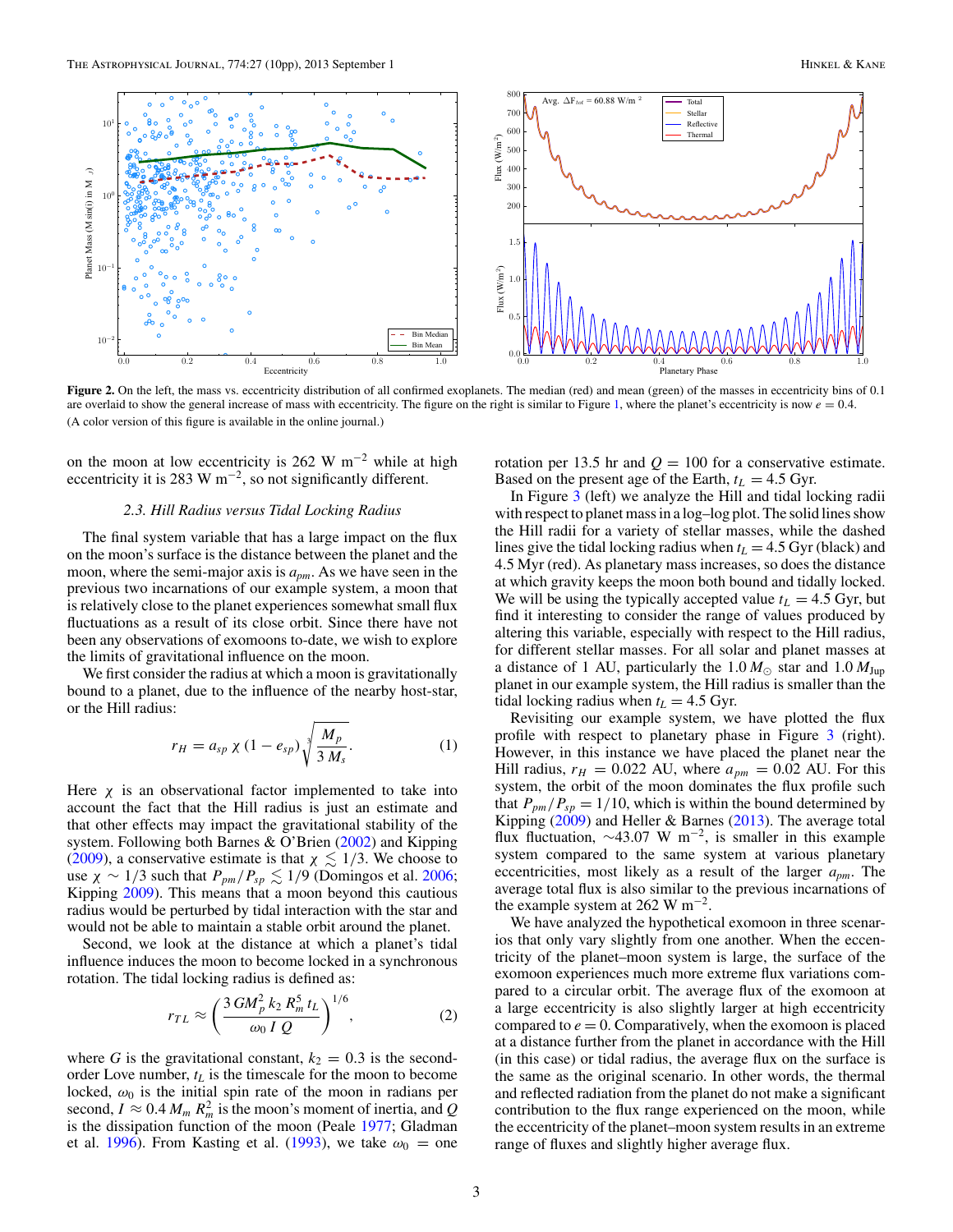<span id="page-3-0"></span>

Figure 3. On the left, planet mass at 1 AU as it pertains to the Hill radii with respect to different solar masses (solid lines) and tidal locking radii based on different timescales (dashed lines). To the right, similar to Figure [1](#page-1-0) where the planet–moon semi-major axis is equivalent to the Hill radius for a 1  $M_{\odot}$  star, or  $a = 0.02$  AU. (A color version of this figure is available in the online journal.)

| Faranciers for the exoplanci-moon systems |                                      |                                        |                      |                                   |                  |               |                  |  |  |  |
|-------------------------------------------|--------------------------------------|----------------------------------------|----------------------|-----------------------------------|------------------|---------------|------------------|--|--|--|
| System<br>Name                            | <b>Stellar Mass</b><br>$(M_{\odot})$ | <b>Stellar Radius</b><br>$(R_{\odot})$ | $T_{\rm eff}$<br>(K) | <b>Planet Mass</b><br>$(M_{Jup})$ | $a_{sp}$<br>(AU) | $e_{sp}$      | $a_{pm}$<br>(AU) |  |  |  |
| Example                                   | 1.0                                  | 1.0                                    | 5778                 | 1.0                               | 1.0              | 0.0/0.4       | 0.01/0.02        |  |  |  |
| $\mu$ Ara b                               | 1.15                                 | 1.25                                   | 5784                 | 1.746                             | 1.527            | 0.128         | 0.03             |  |  |  |
| HD 28185 b                                | 0.99                                 | 1.007                                  | 5656                 | 5.80                              | 1.023            | 0.05          | 0.035            |  |  |  |
| BD +14 4559 b<br>HD 73534 b               | 0.86<br>1.229                        | 0.726<br>2.288                         | 4814<br>5041         | 1.52<br>1.104                     | 0.776<br>3.068   | 0.29<br>0.074 | 0.01<br>0.05     |  |  |  |
|                                           |                                      |                                        |                      |                                   |                  |               |                  |  |  |  |

**Table 1** Parameters for the Exoplanet-moon Systems

**Notes.** For all systems:  $R_p = 1.0 R_{\text{Jup}}$ ,  $\alpha_p = 0.343$ ,  $M_m = 10 \times$  the mass of Ganymede = 0.25  $M_{\oplus}$ ,  $R_m = 0.68 R_{\oplus}$ , moon rock-to-mass fraction = 0.68,  $e_{pm}$  = 0.0,  $i = 0^\circ$ , and  $\omega = 0^\circ$ . For the Example system,  $M_m = M_\oplus$  and  $R_m = 0.09 R_\oplus$ .

# 3. APPLICATIONS TO KNOWN SYSTEMS

Using the techniques described in Section [2,](#page-0-0) we analyze the flux profiles for hypothetical moons in known exoplanetary systems. In order to better compare the applications to each other, we maintain a similar planet–moon binary, where  $R_p =$ 1.0  $R_{Jup}$ ,  $\alpha_p = 0.343$ ,  $M_m = 10 \times$  the mass of Ganymede =  $0.25 M_{\oplus}$ ,  $R_m = 0.68 R_{\oplus}$ , moon rmf = 0.68,  $e_{pm} = 0.0$ ,  $i = 0^\circ$ , and  $\omega = 0^\circ$ . We have set the albedo of the planet and satellite equal to each other, similar to Heller & Barnes [\(2013\)](#page-9-0). Only *apm* is varied between the systems per the Hill or tidal locking radius. The parameters for each application can be found in Table 1, while a pictorial view of each system is shown in Figure [4](#page-4-0) with the calculated habitable zones in gray (Kopparapu et al. [2013\)](#page-9-0). In addition, we have plotted multiple stellar masses in the left-hand plots of Figures [5–](#page-5-0)[8](#page-6-0) (despite the stellar masses within each system being well understood) in order to demonstrate how the Hill and tidal locking radii change given the orbital parameters of a system. By plotting all of the applications on the same scale, it is easier to understand the interplay between the two extreme radii for the various systems, especially in the case of HD 73534 b.

#### *3.1. μ Ara b*

The *μ* Ara system contains four confirmed exoplanets around a  $1.15 M_{\odot}$  G3IV-V type star (Pepe et al. [2007\)](#page-9-0), see Figure [4](#page-4-0) (top) where the d-planet is too close to the host-star to be distinguished. While the c-planet is the most massive at 1.89 *M*Jup, it is

also the furthest away such that  $a_{sp} = 5.34$  AU. The 1.746  $M_{Jup}$ b-planet is the only planet to be within the habitable zone (HZ), or between [1.22, 2.14] AU, for the entirety of its orbit, where  $a_{sp} = 1.527$  AU and  $e_{sp} = 0.128$ . We chose to study the  $\mu$  Ara system because of the presence of numerous, relatively massive, planets. The large mass of the b-planet results in a large Hill sphere which presents many possibilities for a moon system, both in terms of masses and moon–planet separations. In addition, the eccentricity of the b-planet is enough such that it may vary the equilibrium temperature of the planet–moon system by a substantial amount, while remaining fully within the habitable zone.

In Figure [5](#page-5-0) (left) we explore the maximum distance that a hypothetical  $0.25 M_{\oplus}$  moon could orbit stably and remain tidally locked. From the plot, the tidal locking radius is more dominant in this system, making the Hill radius for a near solar-mass star the limiting distance for the placement of the hypothetical moon. The Hill radius for  $\mu$  Ara b is  $r_H = 0.035$  AU; therefore, to ensure the planet is fully within the Hill sphere,  $a_{pm} = 0.03$  AU.

The flux profile for the hypothetical moon near the Hill radius is shown in Figure  $5$  (right). Similar to Figure  $3$ , the large orbital period of the moon has a strong influence on the flux phase fluctuations. However, the non-zero eccentricity of the planet–moon system is also apparent in the flux profile, much like Figure [2](#page-2-0) but not as exaggerated. The moon's surface experiences a minimum flux of 130 W m<sup>-2</sup> and a maximum of 256 W m<sup>-2</sup>, with the average total flux oscillating ~37 W m<sup>-2</sup> as the moon's phase changes.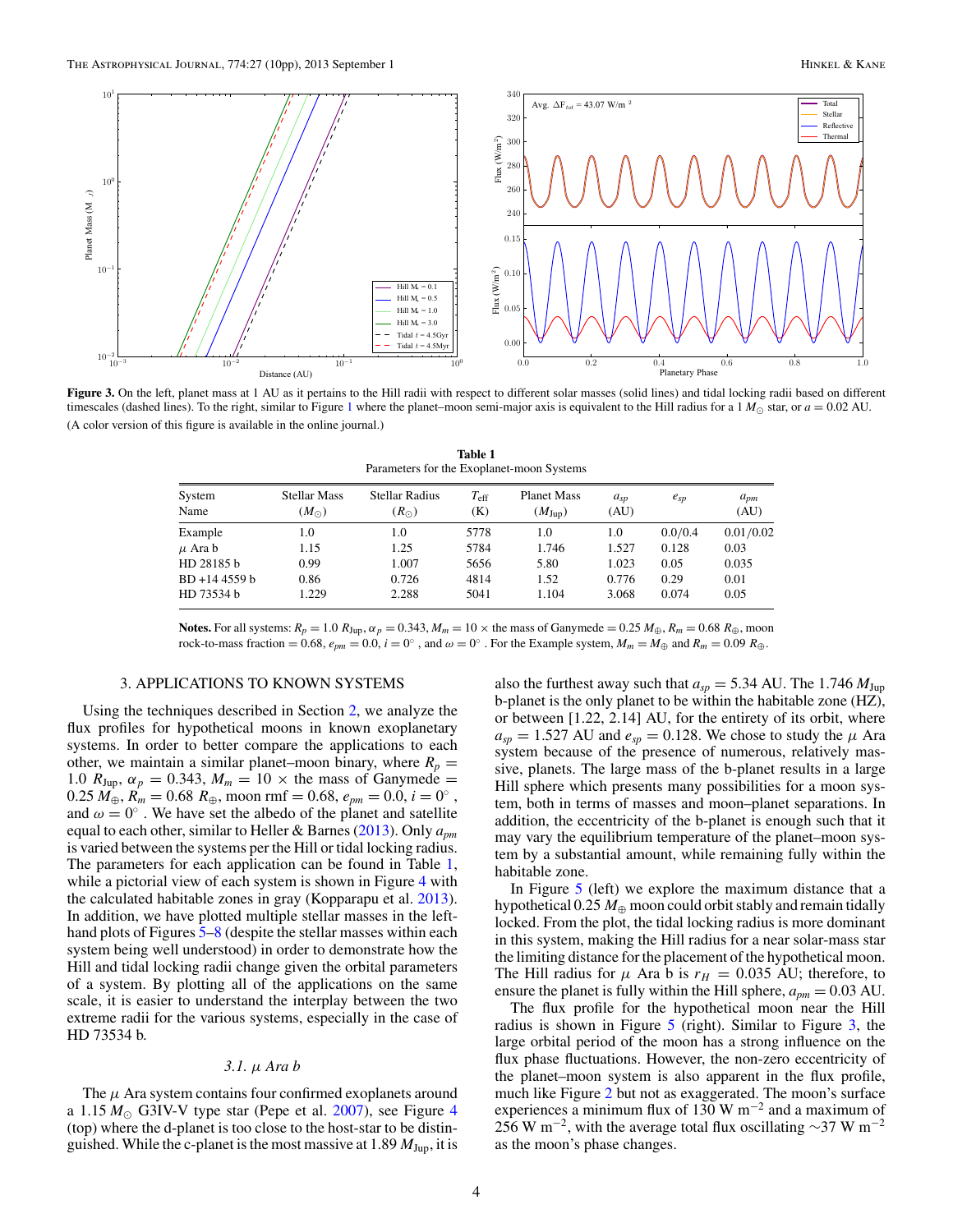<span id="page-4-0"></span>

**Figure 4.** The planetary orbits (multi planets labeled for  $\mu$  Ara, where the inner d-planet is extremely close to the host-star) and habitable zone regions (shaded gray). The inner and outer HZ radii are given in the top-right corner.

### *3.2. HD 28185 b*

While the HD 28185 system only contains one confirmed exoplanet (Minniti et al. [2009\)](#page-9-0), that planet is  $5.8 M_{Jup}$  and maintains an orbit that is fully within the habitable zone at  $a_{sp} = 1.023$  AU and  $e_{sp} = 0.05$  (Table [1\)](#page-3-0). Given the mass extent of the confirmed exoplanet, we wanted to explore the theoretical moon–planet interaction within the enormous Hill sphere. However, per one of the four simplifications noted in Heller & Barnes  $(2013)$ , we had to ensure that the distance between the moon and the planet was not so large that  $P_{pm} \approx$ *Psp*. Therefore, a system with a large planet had to be found that also fell nearer the inner habitable zone boundary. In contrast to  $\mu$  Ara, HD 28185 b has a very low eccentricity, such that the flux received on the moon will be affected the most by the distance of the planet from the moon. The habitable zone around the host-star, a G5V type star with a mass of 0.990  $M_{\odot}$ , extends from 0.95 to 1.66 AU (Figure 4, second from the top).

Figure [6](#page-5-0) (left) is similar to Figure [5](#page-5-0) (left) in that it examines the distance limit for a hypothetical moon as defined by either the Hill radius or the tidal locking radius for the system. Like  $\mu$  Ara, the gravitational boundary for HD 28185 b is more restricted by the Hill radius for a 1.0  $M_{\odot}$  star as compared to the tidal locking radius at  $t_L = 4.5$  Gyr. The Hill radius is  $r_H = 0.039$  AU, where we define  $a_{pm} = 0.035$  AU in order to guarantee the moon is fully within the Hill radius.

In Figure  $6$  (right) we show the flux profile for the hypothetical moon around HD 28185 b. Because of the relatively low planetary eccentricity, the moon's orbit dominates the flux fluctuations seen on the surface. In this scenario,  $P_{pm}/P_{sp} \sim$ 1*/*11. The exoplanet orbiting HD 28185 is one of the largest planets that spends the entirety of its orbit within the habitable zone. Yet, despite its large size, the thermal and reflected flux contributions,  $\sim 0.01 \text{ W m}^{-2}$  and  $\sim 0.05 \text{ W m}^{-2}$ , respectively, from this planet are nearly identical to that from  $\mu$  Ara b. Therefore, the larger average flux variations seen on the moon's surface,  $\sim$ 56 W m<sup>-2</sup>, are most likely due to the larger semi-major axis between the moon and the planet.

#### *3.3. BD +14 4559 b*

Unlike the previous applications, we wanted to analyze a system that did not spend the entirety of its period within the habitable zone. We chose to analyze the BD +14 4559 system because the planet has a highly eccentric orbit,  $e_{sp}$  = 0.29, and only spends 68.5% of its orbital phase within the habitable zone (Figure 4, second from the bottom). The single confirmed exoplanet orbiting BD +14 4559 has a mass that is 1.52 *M*Jup (Niedzielski et al. [2009\)](#page-9-0), which places it between both the median and mean lines in Figure [2](#page-2-0) (left). Taking into account the observational bias in the RV technique, which preferentially detects planets with small eccentricity, we expect this to be a standard eccentricity for an RV-observed planet of this mass. In this way, we could explore the flux received on the exomoon in a "standard" high-eccentricity system, despite the host-planet being far from the host-star for a large fraction of its orbit. The observed b-planet has an orbit at 0.776 AU from the 0.86 *M* K2V type star (Table [1\)](#page-3-0), where the boundaries of the habitable zone fall between 0.52 and 0.94 AU.

Due to the higher eccentricity, the distance to the Hill radius is smaller than those seen in the other applications (Figure [7,](#page-5-0) left). In contrast, the tidal locking radius has not shifted significantly, making the two radii even more discrepant. Similar to both  $\mu$  Ara b and HD 28185 b, the hypothetical moon orbiting the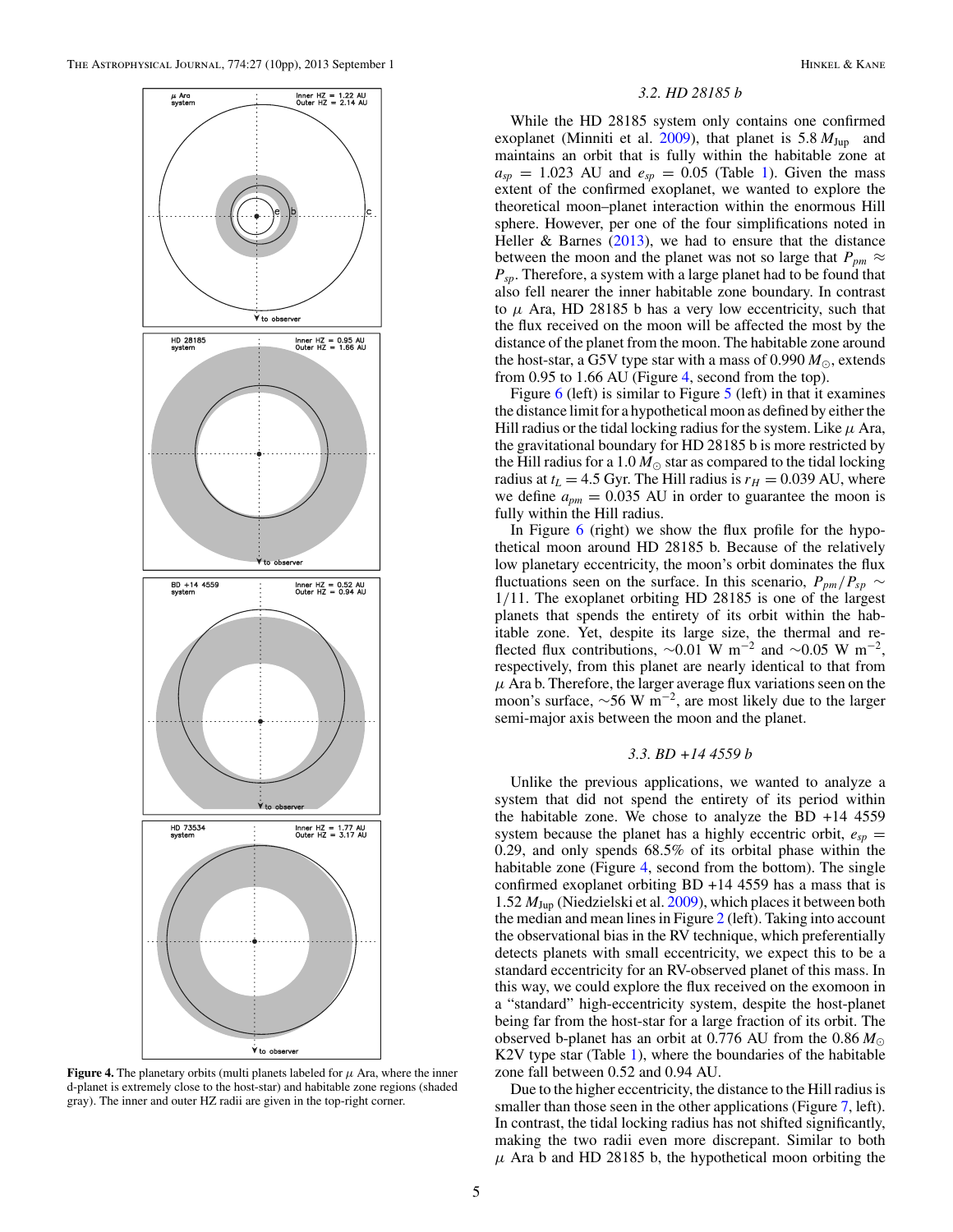<span id="page-5-0"></span>

**Figure 5.** Similar to Figure [3](#page-3-0) (left) and Figure [1,](#page-1-0) respectively, but for the  $\mu$  Ara b system. On the right, a Hill radius of  $a = 0.03$  AU has been applied as the semi-major axis to a hypothetical moon around  $\mu$  Ara b with mass  $10 \times$  the mass of Ganymede = 0.25  $M_{\oplus}$ ,  $R_m = 0.68 R_{\oplus}$ ,  $i = 0^{\circ}$ , and Jupiter albedo. (A color version of this figure is available in the online journal.)



**Figure 6.** Similar to Figure 5 but for HD 28185 b, where the hypothetical moon is near the Hill radius at  $a = 0.035$  AU. (A color version of this figure is available in the online journal.)



**Figure 7.** Similar to Figure 5 but for BD +14 1559 b, which spends ∼68.5% of its orbital phase in the habitable zone (Kane & Gelino [2012\)](#page-9-0), with the hypothetical moon near the Hill radius at  $a = 0.01$  AU.

(A color version of this figure is available in the online journal.)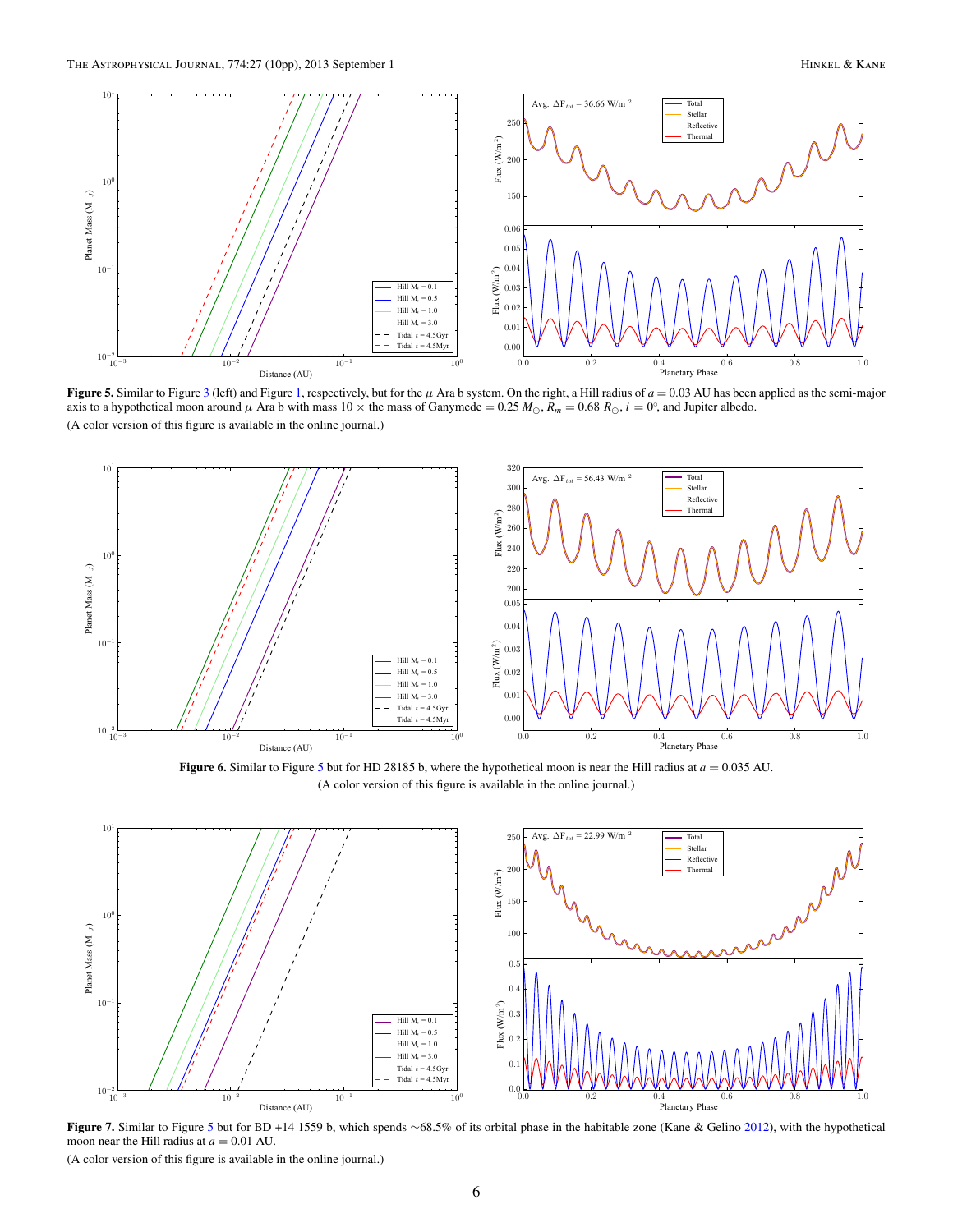<span id="page-6-0"></span>

**Figure 8.** Similar to Figure [5](#page-5-0) but for HD 73534 b, which spends ∼62.7% of its orbital phase in the habitable zone (Kane & Gelino [2012\)](#page-9-0), where the hypothetical moon is near the tidal locking radius at  $a = 0.05$  AU.

(A color version of this figure is available in the online journal.)

b-planet is most limited by the Hill radius,  $r_H = 0.015$  AU. For our purposes, we place the hypothetical  $0.25 M_{\oplus}$  moon at a distance of  $a_{pm} = 0.01$  AU.

The closer proximity of the hypothetical moon to the planet means that  $\hat{P}_{pm}/P_{sp} \sim 1/27$  $\hat{P}_{pm}/P_{sp} \sim 1/27$ , as shown in Figure 7 (right). The shorter moon orbital period is most likely the cause of the smaller average total flux fluctuation,  $\sim$ 23 W m<sup>-2</sup>. As a result, the relatively large planetary eccentricity dominates the flux profile, which swings from 241 W m<sup>-2</sup> to 63 W m<sup>-2</sup>.

# *3.4. HD 73534 b*

Out of the +440 confirmed RV planets with planet mass and eccentricity measurements, only 35 of them had a Hill radius at a further distance than the tidal locking radius, using our moon with 10  $\times$  the mass of Ganymede = 0.25  $M_{\oplus}$  and  $t_L$  = 4.5 Gyr. Comparatively, when the same test was run for a moon with  $M_m = 10 M_{\oplus}$ , there were 44 planets with a smaller tidal locking radius. Out of the 35 super-Ganymedemoon systems, only 3 of them spent any part of their orbit within the habitable zone: HD 4732 c (70%), HD 73534 b (62.7%), and HD 106270 b (20.7%). The habitable zone boundaries for HD 4732 c were [4.18, 7.49] AU, which we believed placed the exoplanet too far from the host-star such that the heat from gravitationally induced shrinking of the gaseous planet was no longer negligible. Similarly, HD 106270 b spent such a small percentage of its orbit in the habitable zone that we felt the planet and moon would be too cold. Therefore, we have investigated HD 73534 b (Valenti et al. [2009\)](#page-9-0), which is a 1.104 *M*Jup planet orbiting a 1.23  $M_{\odot}$  G5IV type star at  $a_{sp} = 3.068$  AU and  $e_{sp} =$ 0.074 (Figure [4,](#page-4-0) bottom).

Figure 8 (left) confirms that the tidal locking radius with  $t_L$  = 4.5 Gyr is smaller than the Hill radius for a solar-type star, 0.055 AU and 0.062 AU, respectively. Therefore, we have placed the hypothetical moon at a distance of  $a_{pm} = 0.05$  AU from the host-planet, to ensure that the moon is well within the tidal locking limits.

The flux profile for HD 73534 b is shown in Figure  $8$  (right), where  $P_{pm}/P_{sp} = 1/13$ , due to the large planet–moon semimajor axis. However, while the *apm* for this system is the largest that we have investigated, it is tempered by the fact that  $a_{sp} = 3.068$  AU, which is also the largest planetary semimajor axis within our applications. Therefore, we do not see the large average total flux fluctuation on the surface of the moon,  $\sim$ 15 W m<sup>-2</sup>, as seen in Figure [6](#page-5-0) (right). The maximum flux experienced by the moon's surface in this system is 108 W  $\mathrm{m}^{-2}$ , while the minimum is 69 W m<sup>-2</sup>.

### 4. EXOMOON HABITABILITY

We have calculated the flux phase curves for hypothetical moons based on the mean flux received on the surface. The total irradiation may be translated into a variety of surface conditions, depending on the specifics of the moon's atmosphere, such as: composition, pressure, circulation, wind speeds, etc. (Kasting et al. [1993;](#page-9-0) Selsis et al. [2007\)](#page-9-0). In this section we examine the potential habitability of the hypothetical exomoons in the four application systems as well as more extreme scenarios in which the planetary host may affect the temperature of the hypothetical moon.

#### *4.1. Four Physical Systems*

It could be said with some confidence that the incident flux gradient from the equator to the poles of the moon results in significantly lower equilibrium temperature at the pole. This idea holds regardless of the invoked climate model, especially given that we defined the incident angle between the moon and the planet as  $i = 0^\circ$  for all system applications. However, the complicated, multi-parameter climate model's dependencies make it necessary to use the incident flux as a first-order approximation for the thermal equilibrium temperature of a blackbody at the top of the moon's atmosphere.

We determine the habitability of the hypothetical exomoons described in Section [3](#page-3-0) by utilizing the methodology applied by Kane & Gelino  $(2012)$ . They first determined the inner and outer edges of the habitable zone based on the runaway greenhouse and maximum greenhouse effects (Underwood et al. [2003\)](#page-9-0). Then, recognizing the limited amount of information regarding the atmosphere and surface of the exoplanet (in this case exomoon), they calculated a possible range for the equilibrium temperature based on the heat redistribution of the atmosphere. For example, if the atmosphere is assumed to be 100% efficient, the equilibrium temperature is defined as

$$
T_{100\%} = \left(\frac{L_{\star} (1 - \alpha_p)}{16 \pi \sigma r^2}\right)^{\frac{1}{4}},\tag{3}
$$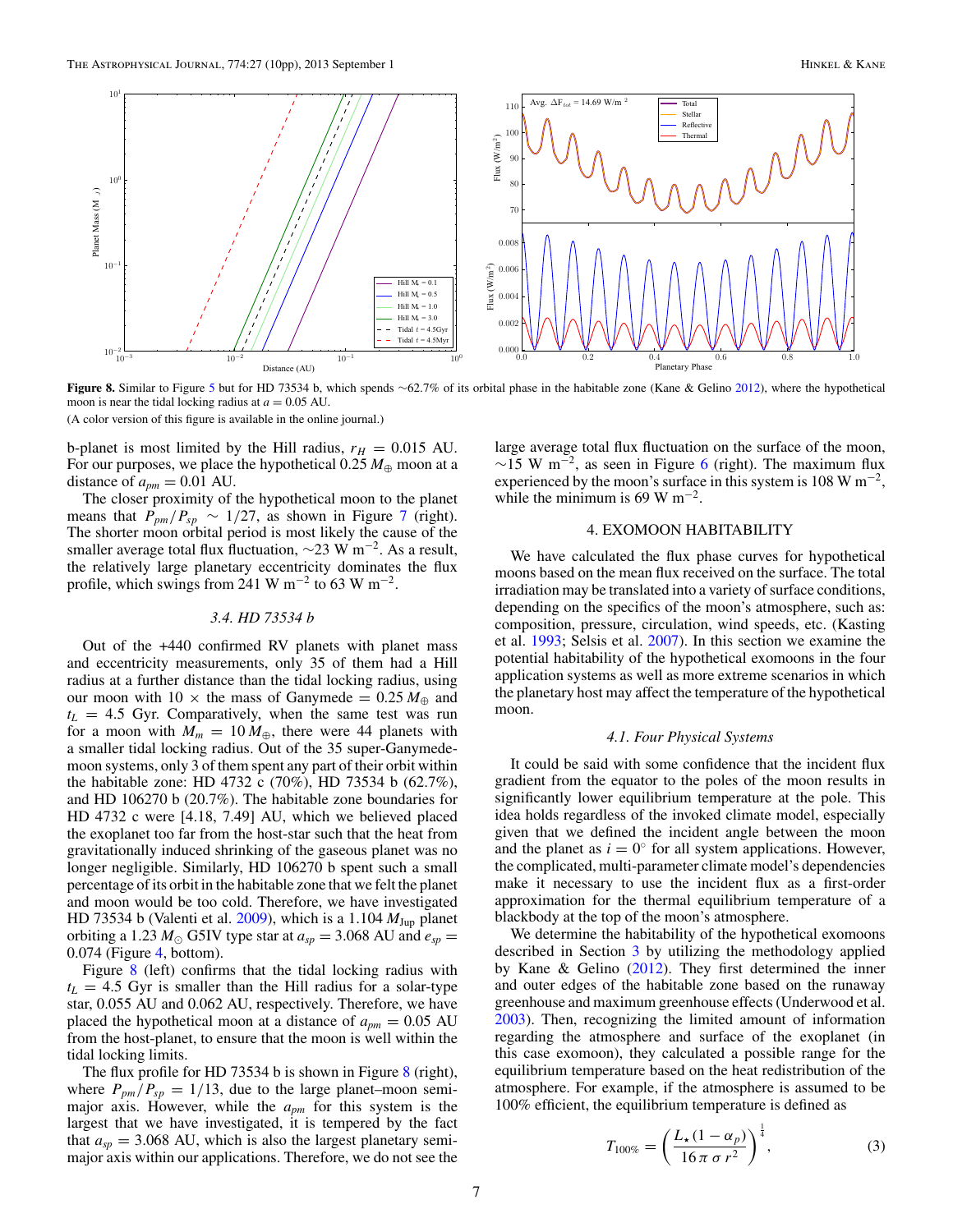**Table 2** Exomoon Flux (Total) and Equilibrium Temperature (Stellar Only)

| Name            | Flux (W m <sup><math>-2</math></sup> ) |     |     | $T_{ea}$ from Stellar Flux (K) |     |     |          |             |           |  |
|-----------------|----------------------------------------|-----|-----|--------------------------------|-----|-----|----------|-------------|-----------|--|
|                 | Avg                                    | Min | Max | Avg                            | Min | Max | Location | $T_{100\%}$ | $T_{0\%}$ |  |
| $\mu$ Ara b     | 176                                    | 130 | 256 | 236                            | 219 | 259 | Inner HZ | 254         | 302       |  |
|                 |                                        |     |     |                                |     |     | Outer HZ | 192         | 228       |  |
| HD 28185 b      | 234                                    | 194 | 295 | 253                            | 242 | 268 | Inner HZ | 253         | 301       |  |
|                 |                                        |     |     |                                |     |     | Outer HZ | 191         | 227       |  |
| $BD + 144559 b$ | 113                                    | 63  | 241 | 209                            | 183 | 255 | Inner HZ | 247         | 294       |  |
|                 |                                        |     |     |                                |     |     | Outer HZ | 184         | 219       |  |
| HD 73534 b      | 84                                     | 69  | 108 | 196                            | 187 | 208 | Inner HZ | 249         | 296       |  |
|                 |                                        |     |     |                                |     |     | Outer HZ | 186         | 221       |  |

where *r*is the distance between the star and the planet–exomoon system. In comparison, if the atmosphere is not at all efficient in redistributing the heat, such that there is a hot day-side, then  $T_{0\%}$  =  $T_{100\%}$  × 2<sup>-1/4</sup>. See Kane & Gelino [\(2012\)](#page-9-0) for more discussion.

In Table 2 we give the thermal equilibrium temperature range corresponding to both  $T_{100\%}$  and  $T_{0\%}$  at the inner and outer edges of the habitable zone using Kopparapu et al. [\(2013\)](#page-9-0) for all four of our application systems. We note that the habitable zone regions for smaller-size planets and moons are slightly different than those calculated here, although not significantly. The equilibrium temperature was calculated from the stellar flux, such that  $T_{eq} = (F_s/\sigma)^{1/4}$ , which by far dominates the sources of flux received on the moon's surface.

We have included the average, minimum, and maximum flux and thermal temperatures for the hypothetical moon in each system within the table, as a comparison to the habitable zone equilibrium temperature boundaries. The average equilibrium temperature of the moon around HD 28185 b is warmer than the inner habitable zone boundaries defined by a 100% efficient atmospheric heat redistribution. In comparison, the moons orbiting BD +14 4559 b and HD 73534 b are too cold for a  $0\%$ efficiency rate, but have an average thermal temperature within the range for 100% redistribution efficiency. The hypothetical moon surrounding  $\mu$  Ara b is the only moon with an average equilibrium temperature that falls within the inner and outer habitable zone boundaries for both extremes in the atmospheric heat redistribution.

The differentiation in average equilibrium temperature between the four systems is most likely due to the fractional time that HD 73534 b spends within the habitable zone which, according to Kane & Gelino [\(2012\)](#page-9-0), is ∼62.7% of its orbital phase. In addition, the moon's semi-major axis is +1.4 times the distance from the planet as compared to the other systems. The large distances from both the star and the planet significantly reduce the radiation experienced on the moon's surface. However, if the hypothetical moon has an atmosphere that is relatively proficient at distributing the heat, then the moon's average thermal equilibrium temperatures are habitable, even if this host-planet isn't within the habitable zone 100% of the time. For all the cases we've examined, the hypothetical exomoon at the tidal locking radius around HD 73534 b is the only exomoon whose equilibrium temperature range lies fully within any of the habitable zone boundaries, in this case, for a fully efficient heat redistribution.

As was discussed in Section [2.3,](#page-2-0) large planetary eccentricities give rise to substantial ranges in the equilibrium temperature. The extreme thermal temperatures experienced on the moon around BD +14 4559 b, where  $e_{sp} = 0.29$ , make it uninhabitable

no matter the heat distribution efficiency and despite the average thermal temperature. For a fully efficient heat redistribution, the thermal temperature of the moon reaches a maximum temperature that is ∼8 K above the inner habitable zone limit and a minimum thermal temperature  $\sim$ 1 K below the outer habitable zone limit. In this scenario, the increased flux received by the exomoon at the time of the planet's periastron was not counterbalanced by the fact that the planet only spends ∼68.5% of its orbital phase within the habitable zone (Kane & Gelino  $2012$ ). As a result, the exomoon experiences an equilibrium temperature swing that spans the entire range of the inner and outer habitable zone limits for a fully efficient heat redistribution. When the atmosphere is 0% efficient, the exomoon is in general too cold to be habitable, such that the maximum temperature lies nearly exactly halfway between the inner and outer habitable zone boundaries (see Table 2).

We find that for HD 28185, the maximum equilibrium temperatures for the hypothetical moon are above, ∼13 K, the inner habitable zone boundaries at 100% efficiency. However, the thermal temperature range is fully encompassed in the inner and outer habitable zone boundaries for 0% efficiency. In contrast, the moons around BD +14 4559 b and HD 73534 b have equilibrium temperatures more closely aligned with an atmosphere that is completely efficient at redistributing heat. The thermal temperature ranges experienced by both moons are almost fully within the inner and outer habitable zone boundaries at 100% heat redistribution. It is only the exomoon orbiting around  $\mu$  Ara b that is too hot when there is fully efficient heat redistribution (maximum thermal temperature 5 K above the inner habitable zone) and also too cold when there is no heat redistribution (minimum thermal temperature 9 K below the outer habitable zone). In other words, the thermal equilibrium temperatures would fall within the inner and outer habitable zone boundary for a heat redistribution between 0% and 100%.

We have analyzed four physical systems with hypothetical moons near the Hill or tidal locking radius. By examining the thermal equilibrium temperature range imposed by the geometry of the system, namely the minimum, maximum, and average, we find that the equilibrium temperature of the moons fall within habitable limitations during two scenarios. The first scenario occurs when the host-planet is fully within the habitable zone and the heat redistribution on the moon is relatively inefficient (*<*50%). Second, the moon is habitable when the host-planet spends only a fraction of its phase in the habitable zone and the heat redistribution on the moon is closer to 100% efficiency. In those cases where the equilibrium temperature extrema brought on by high planetary eccentricity cannot be subdued by less time (or orbital phase) in the habitable zone, the exomoons may not be habitable. By looking specifically at exomoons at the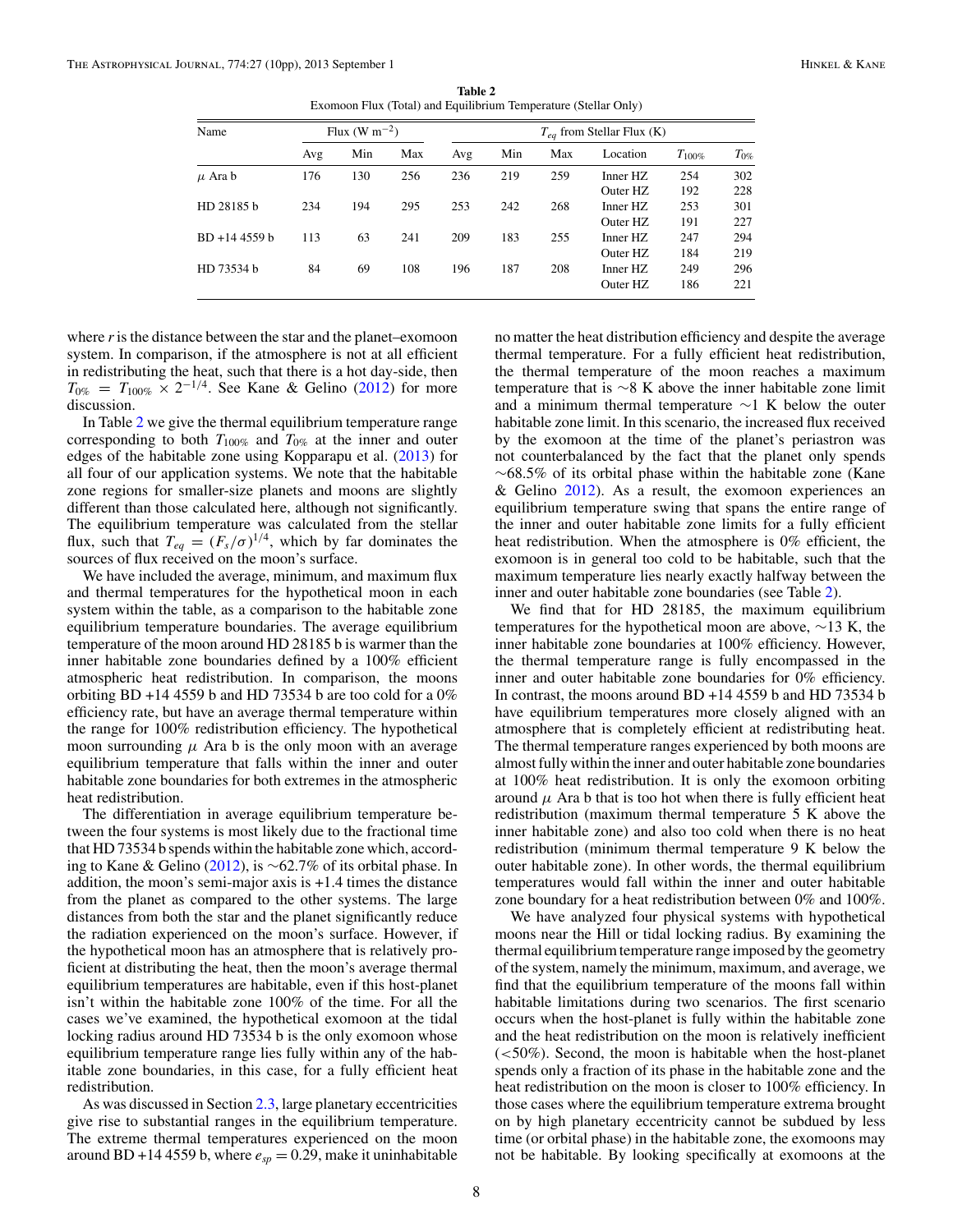<span id="page-8-0"></span>furthest stable*/*locked radii from the host-planet, we have placed an upper bound on the range of expected thermal equilibrium temperature profiles for rocky moons.

#### *4.2. Extreme Flux Contributions*

The thermal equilibrium temperature of an exomoon is affected by the both the host-star and -planet. However, there are a number of extreme scenarios that would maximize the received flux on the moon and consequently increase its equilibrium temperature toward habitability. If we were to change the parameters of the star–planet–moon system, then an increased stellar luminosity or planetary radius would bolster the thermal temperature of the exomoon. Decreasing the distance between the planet–moon system and the star, or even the distance between the planet and the moon, would also have a similar effect. In addition, if we allowed the exomoon's eccentricity to become non-zero, then there would be an increase in tidal heating between the planet and the moon (Heller & Barnes [2013\)](#page-9-0).

However, given the confines of our study which has been to analyze physical, stable star–planet systems where the hypothetical moons are located relatively far from the host-planet, then we are left with few ways in which to maximize the equilibrium temperature of the exomoon from contributions by the host-planet. If the planet was relatively young and enriched with radioactive isotopes (such as  $^{26}$ Al or  $^{60}$ Fe), then the temperature of the planet would be greatly elevated to the point where volatiles were evaporated from the surface (Grimm & McSween [1993\)](#page-9-0). The exomoon would experience this thermal planetary increase to the power of four via the flux; however, the shortlived nature of the isotopes would mean that the planet and exomoon would cool after ∼1 Myr. A giant impact colliding with the planet may also have a similar effect, i.e., causing the planet's temperature to drastically rise, perhaps through the release of magma, but then eventually cool with time. Another scenario depends on whether the planet is tidally locked to the star, creating a distinct bright side and dark side. The thermal flux received by the exomoon would be increased if the orbital angle of the exomoon was adjusted in such a way as to maximize the contribution of the bright side's significantly warmer (as opposed to the dark side's) thermal irradiation onto the exomoon. Finally, changing the albedo of the planet would alter both the thermal and reflected planetary flux contribution onto the exomoon, for example by a large impact or on a terrestrial planet via volcanic eruptions or vegetation. Through these more extreme scenarios, the host-planet alone may raise the equilibrium temperature of the exomoon toward habitability, although either for relatively short periods of time or through less significant contributions.

# 5. FUTURE DETECTIONS

Detection of exomoons is one of the next thresholds to be traversed in exoplanetary science. However, the presence of an exomoon within a planetary system will produce a negligible effect in most current detection techniques. For all four applications described in Section [3,](#page-3-0) the center-of-mass of the planet–moon system lies inside the radius of the planet itself. Thus, detection via RV or astrometry effects is impractical due to its negligible effect on the host-star. Microlensing has also been proposed by Han [\(2008\)](#page-9-0) as a method to search for exomoons. However, this technique is most sensitive to moon–planet distances beyond 0.05 AU for a Jupiter-mass

**Table 3** Potential System Transit Parameters

| System          |             | Planet             |              | Moon               |              |                      |  |
|-----------------|-------------|--------------------|--------------|--------------------|--------------|----------------------|--|
|                 | Prob<br>(%) | Duration<br>(days) | Depth<br>(%) | Duration<br>(days) | Depth<br>(%) | Separation<br>(days) |  |
| $\mu$ Ara b     | 0.43        | 0.771              | 0.728        | 0.714              | 0.003        | 2.011                |  |
| HD 28185 b      | 0.51        | 0.569              | 1.115        | 0.518              | 0.004        | 2.064                |  |
| $BD + 144559 b$ | 0.68        | 0.303              | 2.193        | 0.266              | 0.008        | 0.552                |  |
| HD 73534 b      | 0.36        | 1.935              | 0.217        | 1.864              | 0.001        | 4.591                |  |

planet, which is outside the separation range we consider. Additionally, the lack of follow-up opportunities presented by microlensing discoveries makes characterization of those moons difficult.

Comparatively, the transit technique is one method which may present opportunities to search for detectable exomoon signatures in the near future. Attempts to use transits are already underway using the *Kepler* data (Kipping et al. [2012,](#page-9-0) [2013\)](#page-9-0), although these searches are restricted to the relatively short orbital periods where the detections are more frequent. We investigated the potential transit parameters for Section [3](#page-3-0) applications by calculating the expected transit probability, duration, and depth for an edge-on planetary orbital orientation, shown in Table 3.

There are many possible locations for the moon, with respect to the planet, during a transit. Each location has its own distinct signature, some of which blend with the transit of the hostplanet (Kipping [2011\)](#page-9-0). We have examined the epoch when the planet and moon are at a maximum angular separation, such that the moon either leads or trails the planet, when calculating the separation between the transits, also shown in Table 3. In most cases, there will be times when the planet and the moon have completely separate transits across the face of the host-star. The exception to this is BD +14 4559 b, where the smaller orbital period of the planet results in a transit overlap between the planet and moon, though they are at maximum angular separation.

Future prospects for detection of exomoon transits are exceedingly difficult and will require photometric precision better than  $10^{-5}$ . As shown in Table 3, the predicted transit depths of the moons push heavily against the boundaries of what is achievable with current ground- and space-based instruments. Some of the best cases for high precision studies will be instances of planets discussed in this paper: giant planets orbiting bright host-stars, which would present unique opportunities if found to transit. Improving the measured orbits of long-period planets specifically in the habitable zone is already being undertaken by a number of projects, such as the Transit Ephemeris Refinement and Monitoring Survey, with an aim of detecting transits of known exoplanets (Kane et al. [2009;](#page-9-0) Wang et al. [2012\)](#page-9-0). A concerted effort to search the moons around HZ giant planets will therefore likely need to await future generation telescopes, such as the European Extremely Large Telescope, the Thirty Meter Telescope, the Giant Magellan Telescope, and the *James Webb Space Telescope*.

### 6. SUMMARY

In order to better understand the potential habitability of exomoons, we have simulated the flux phase curves of a hypothetical exomoon orbiting an exoplanet for the duration of one planetary orbit. Our calculations employed the technique used by Heller  $\&$  Barnes [\(2013\)](#page-9-0) to best estimate the heat